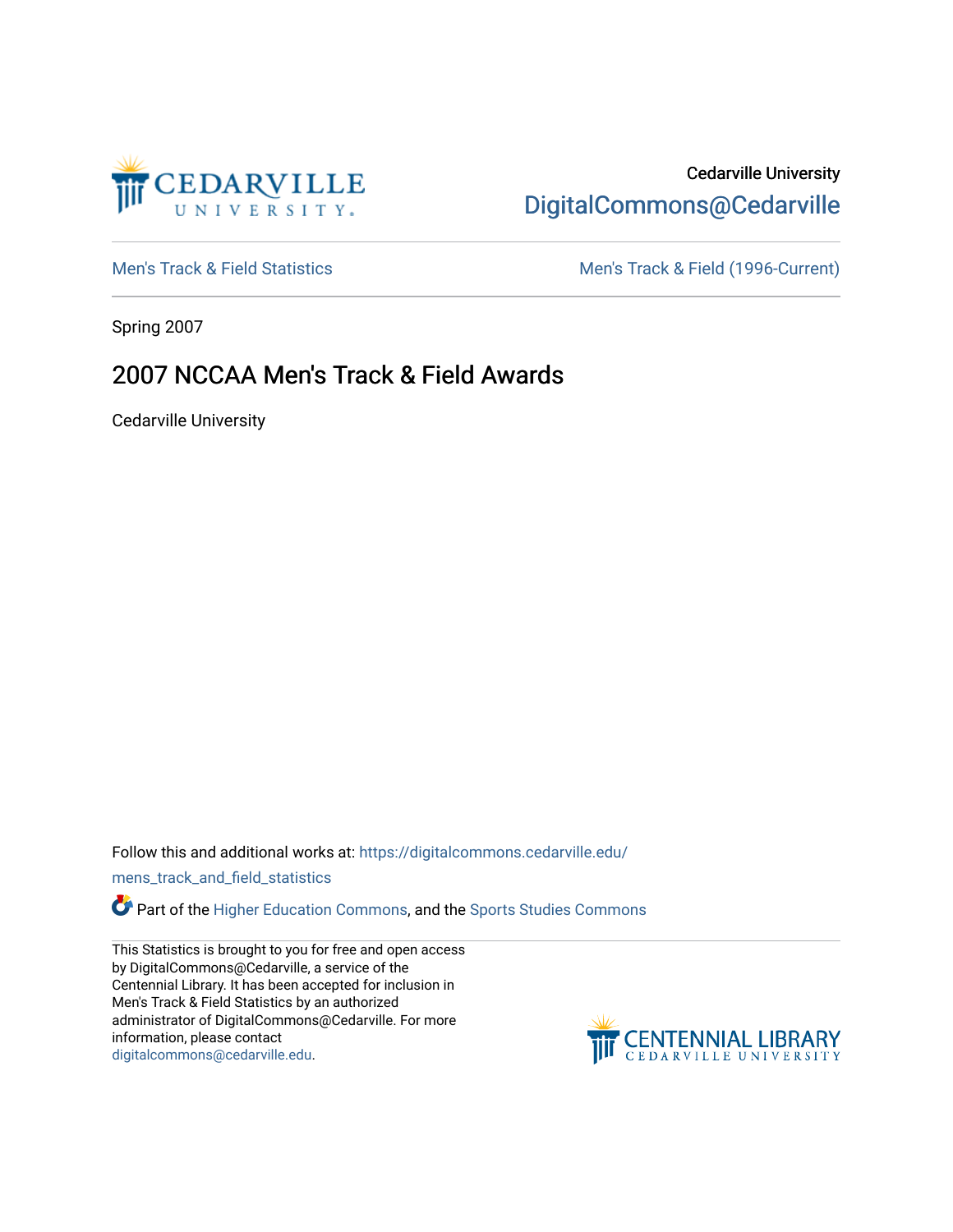**NONE** 

#### National Christian Association SEARCH **ABOUT US**

**OUR PURPOSE PUBLICATIONS CONTACT US** 

-- AWARDS.

at the Cliffs EVENTS

MEMBER SCHOOLS NEWSROOM

PREFERRED VENDORS **PRESIDENT'S CUP RECEIVE CHRIST** SPORT'S

SUl'PORT NCCAA

NCCAA Home / M T&F Home / M T&F Archives / M T&F Awards / M T&F Championship / Track & Field Handbook

BMW CHARITY PRO-AM **Men's Track** & **Field Awards** 

**2007 Awards** 

**Wheeler Award**  Geoff King, Bethel College

**Outstanding Performer**  Geoff King, Bethel

**Coaching Staff of the Year**  Malone College

### **All-American Team**

Chad Armstrong George Atchison Mark Beckford John Bowman Jud Brooker Alex Brooks Ian Brown Ryan Bundenthal Mike Coates Thomas Collet Drew Cowan Dan Cunningham Tyler Davis Caleb Erway Ben Fay Josh Foss Ryan Garnett Eric Gingerich Titus Goodew Ryan Gregory Jeff Hardman Chris Hare Tim Hawkins Neil Henning Justin Herbert Chris Hickox Mark Hollis Brandon House Tom Humbert Nick Kahanic Ryan Kienzle Geoff King Jerad Koch Kevin Kuhn Lamont Laing Morgan Manogue Ben Michaud Joshua Miller Andrew Nohren Rodney Oyler Jarod Renford Ryan Richert Daniel Roberts Tom Robertson Malone College Greenville College Taylor University Indiana Wesleyan University Cedarville University Greenville College Taylor University Cedarville University Malone College Indiana Wesleyan University Taylor University Greenville College Malone College Olivet Nazarene University Olivet Nazarene University Indiana Wesleyan University Greenville College Indiana Wesleyan University Cedarville University Taylor University Bethel College Malone College Greenville College Cedarville University Cedarville University North Central University Olivet Nazarene University Bethel College Roberts Wesleyan University Roberts Wesleyan University Malone College Bethel College Olivet Nazarene University Cedarville University Taylor University Olivet Nazarene University Cedarville University Indiana Wesleyan University Greenville College Greenville College Greenville College Olivet Nazarene University Cedarville University Taylor University

http://www.thenccaa.org/menstrackawd.htm